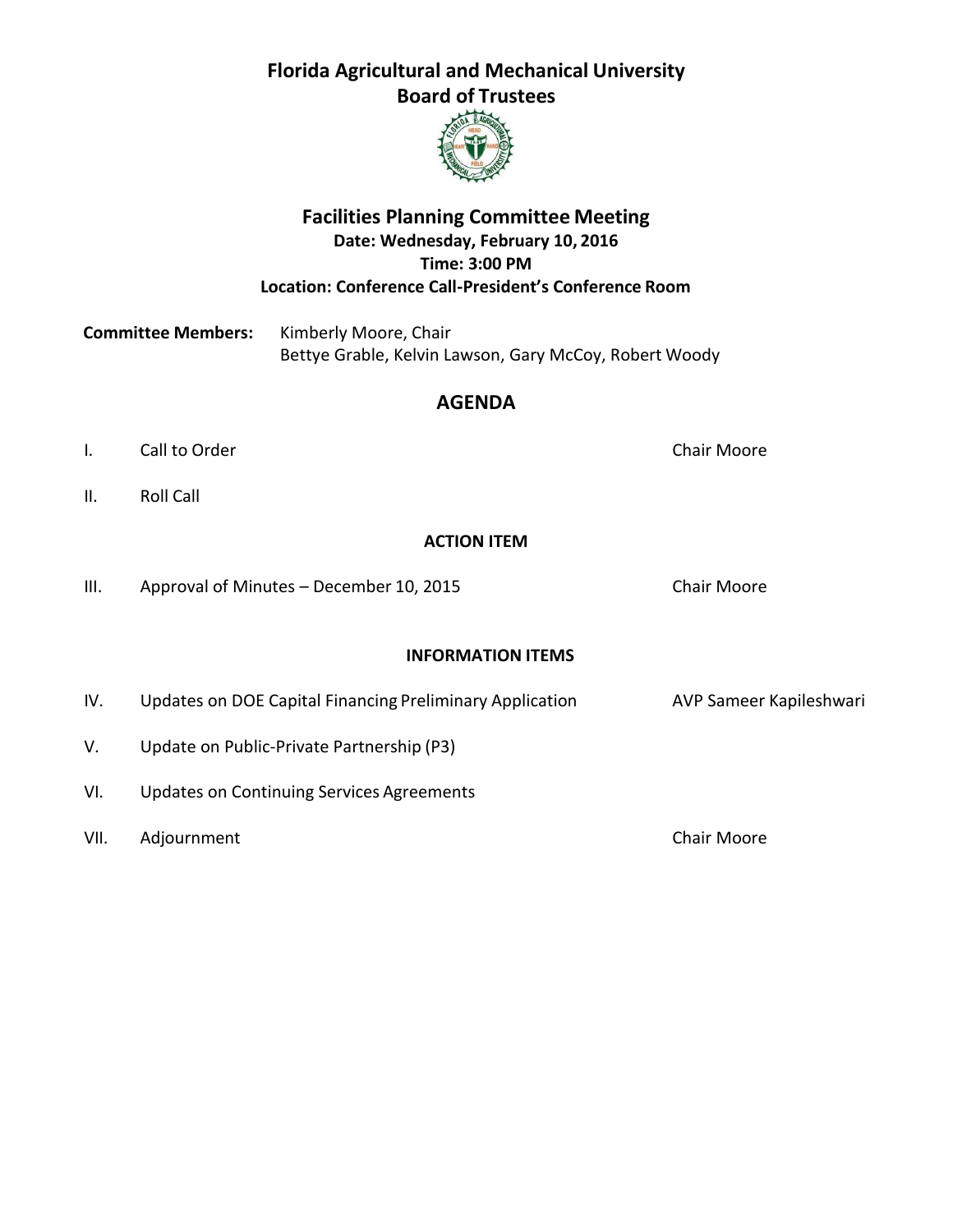

## **Facilities Planning Committee Date: Wednesday, February 10, 2016 Agenda Item: III**

| <b>Item Origination and Authorization</b> |                        |                          |              |  |
|-------------------------------------------|------------------------|--------------------------|--------------|--|
| Policy                                    | Award of Bid           | <b>Budget Amendment</b>  | Change Order |  |
| Resolution                                | Contract               | Grant                    | Other        |  |
|                                           |                        |                          |              |  |
| <b>Action of Board</b>                    |                        |                          |              |  |
| Approved                                  | Approved w/ Conditions | Continued<br>Disapproved | Withdrawn    |  |

**Subject:** Approval of Facilities Planning Committee Meeting Minutes (December 10, 2015)

**Rationale:** In accordance with the Florida Statutes, a governmental body shall prepare and keep minutes or make a tape recording of each open meeting of the body.

**Attachments:** Facilities Planning Committee Meeting Minutes (December 10, 2015)

**Recommendation:** Approve the minutes of the December 10, 2015 Facilities Planning CommitteeMeeting.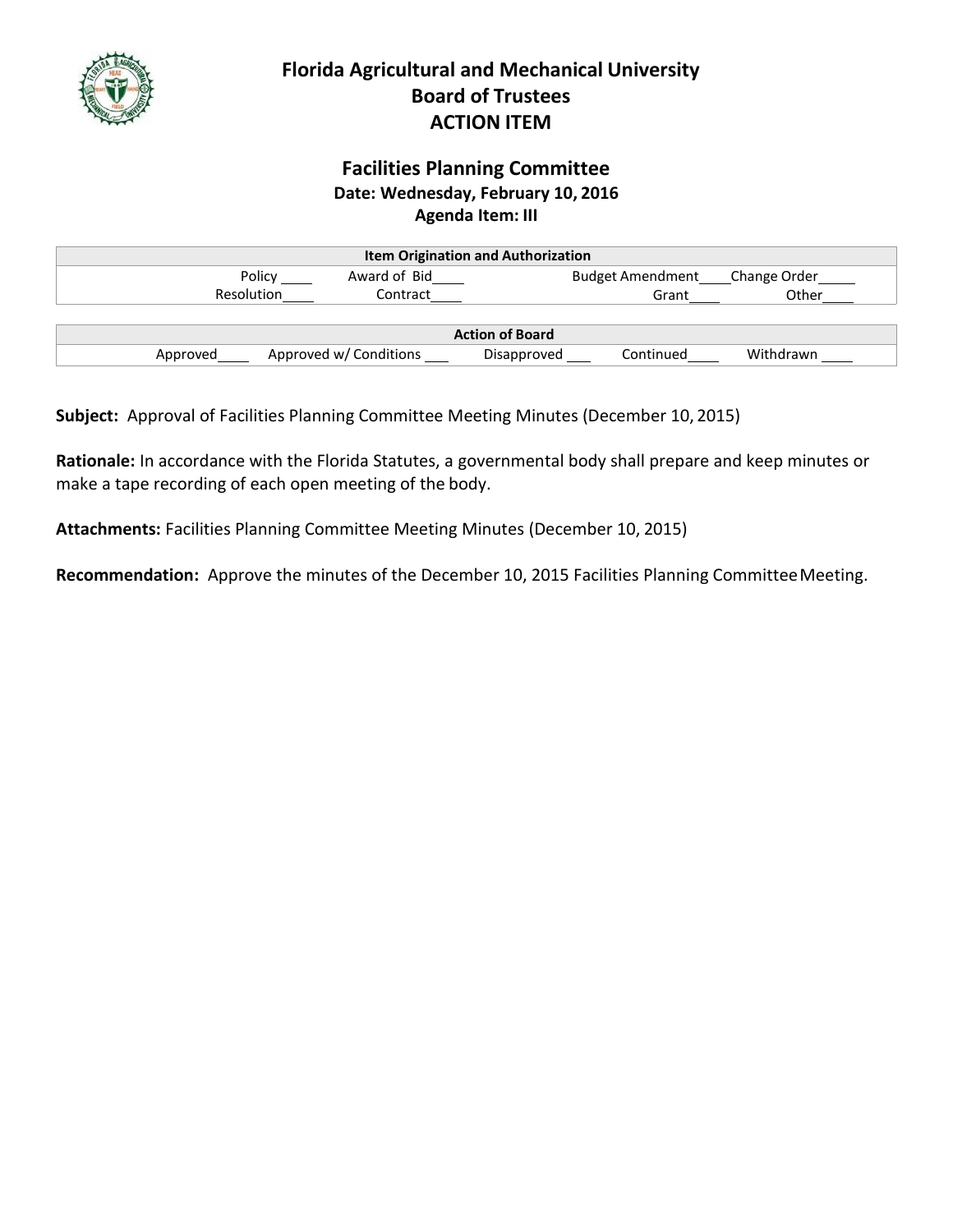

# **Facilities Planning Committee Minutes Trustee Karl White, Chair**

## **Thursday, December 10, 2015**

#### **SUMMARY MINUTES**

#### *(Transcript of meeting will be posted on FAMU website when available)*

**Committee Members Present:** Chairman Karl White, Trustee Bettye Grable, Trustee Kimberly Moore, Trustee Nicole Washington, and Trustee Robert Woody.

Chairman White called the meeting to order at 1:30 P.M. Ms. Cynthia Russell called the roll. A quorum was established.

## **Action Items**

#### **Approval of Summary Minutes – July 21, 2015**

There were no revisions to the minutes. Trustee White moved to approve the minutes, and the motion was seconded by Trustee Moore. The motion carried.

The next item was an election of a Vice Chair for the Facilities Planning Committee. A motion was made by Trustee Grable to nominate Trustee Robert Woody.

| <b>Quincy Farm Utility</b><br>A motion was made by Trustee Washington to approve the Quincy Farm |                                                                 |
|--------------------------------------------------------------------------------------------------|-----------------------------------------------------------------|
| <b>Easement</b>                                                                                  | Utility Easement, and the motion was seconded by Trustee Woody. |
| <b>Campus Development</b><br>A motion was made by Trustee Woody to approve the Campus            |                                                                 |
| Agreement                                                                                        | Development Agreement, and the motion was seconded by Trustee   |
|                                                                                                  | Moore.                                                          |
|                                                                                                  |                                                                 |
|                                                                                                  |                                                                 |

#### **Items requiring Action and questions/comments associated with this agenda item:**

# **Information Items**

|                       | <b>Maintenance Agreement for</b> No discussion or comments were made pertaining to the Maintenance |  |  |
|-----------------------|----------------------------------------------------------------------------------------------------|--|--|
| <b>Orlando Campus</b> | Agreement for the Orlando Campus.                                                                  |  |  |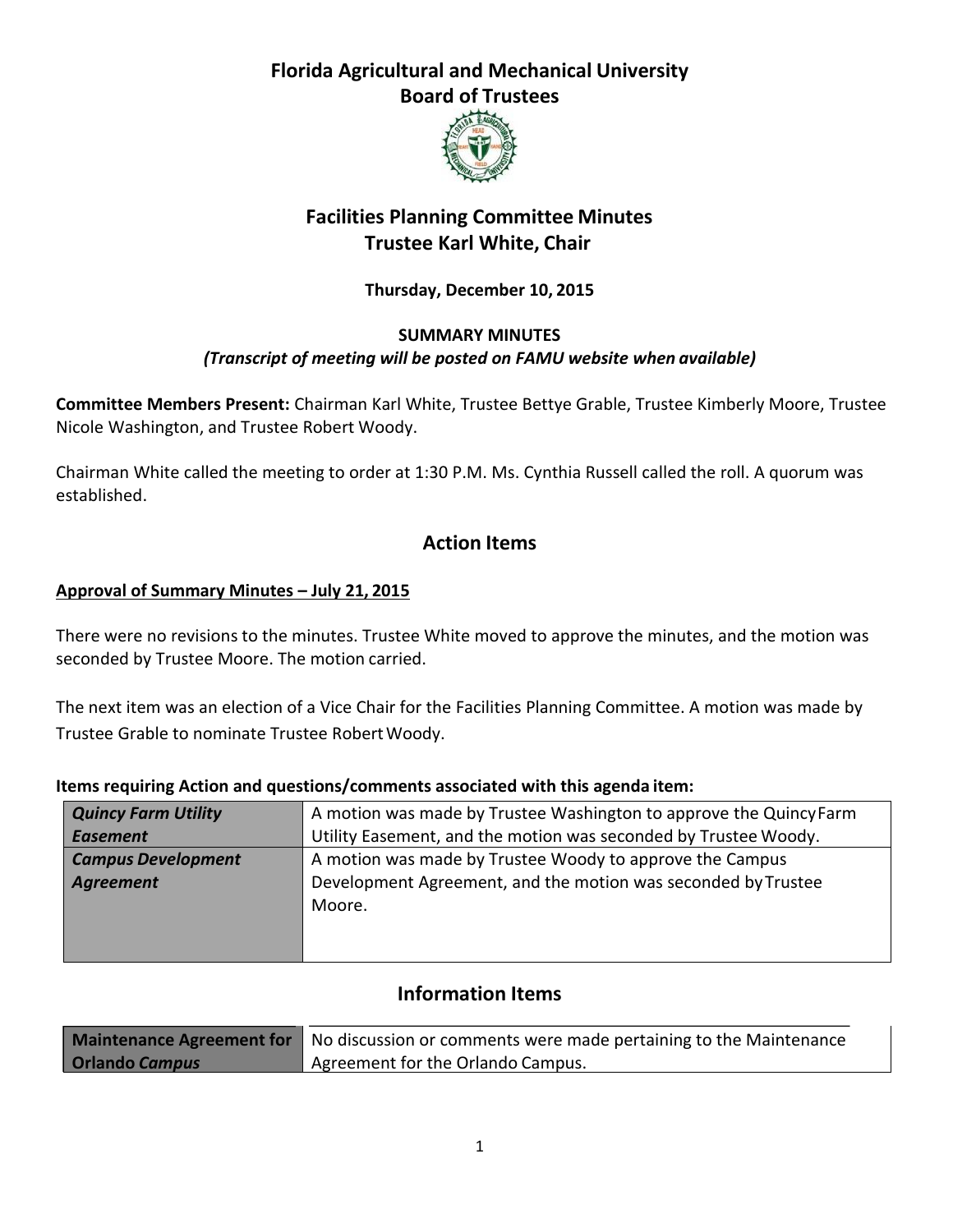

| A/E RFQ for CASS Building<br>and RFI for P3 Status<br><b>Updates</b> | I was just curious on whether or not we were looking at future plans for<br>the 3 <sup>rd</sup> and 4 <sup>th</sup> floors of the library. (Trustee Garble)                                                                                                                                                                                                                                                                                                                                                                                                                                                                            |
|----------------------------------------------------------------------|----------------------------------------------------------------------------------------------------------------------------------------------------------------------------------------------------------------------------------------------------------------------------------------------------------------------------------------------------------------------------------------------------------------------------------------------------------------------------------------------------------------------------------------------------------------------------------------------------------------------------------------|
|                                                                      | Yes, we will be working on that as well. We also recently revamped our<br>Space Committee, which will not only look at the space but will have some<br>physical oversight over that. (Sameer)                                                                                                                                                                                                                                                                                                                                                                                                                                          |
|                                                                      | From previous discussions about some work on the field house, I<br>understand that the work on the stadium is in the $4th$ phase. So would any<br>interim work be done on the field house to upgrade the conditions there?<br>(Trustee Warren)                                                                                                                                                                                                                                                                                                                                                                                         |
|                                                                      | We will definitely look into to that and also work with AD Overton. Yes,<br>the Athletic complex process was part of the P3, but simultaneously we are<br>also looking at working on the stadium and whatever things we need to do<br>so that we are ready for the next playing season. We will work on that<br>with AD Overton. (Sameer)                                                                                                                                                                                                                                                                                              |
|                                                                      | After some input from the Special Committee on Athletics, is there some<br>coordination taking place as to what the plan is and have there been<br>conversations with that Committee, or is this all a product of that?<br>(Trustee Warren)                                                                                                                                                                                                                                                                                                                                                                                            |
|                                                                      | Yes, it will be part of it. I will have to go back a little bit; the previous Chair<br>for Facilities Planning Committee, Trustee McWilliams who chaired both of<br>the Committees, Athletics and ours, to make sure that there was a<br>discussion. Simultaneously, we are working with AD Overton and his team.<br>As a matter of fact, for our P3, we have a Selection Committee established<br>and we are really fortunate that AD Overton has allowed Coach Wood to<br>be a part of the Selection Committee. Yes, there will be continued<br>discussion to make sure that their vision is translated into what we do.<br>(Sameer) |
|                                                                      | I have a similar question to Trustee Warren. Because former Trustee<br>McWilliams had been the Chair of the Athletic Committee and I chaired it<br>before him, we had discussions about it, but we never really pinned a flag<br>on the field house issue. My only question is the larger work to the<br>stadium is probably a little further out, but we talked about doing some<br>short term things that would help the coach in his recruiting efforts and<br>other things so are we still in that mind set of trying to do some short term<br>fixes that would fit into the grandeur of things? (Trustee Lawson)                  |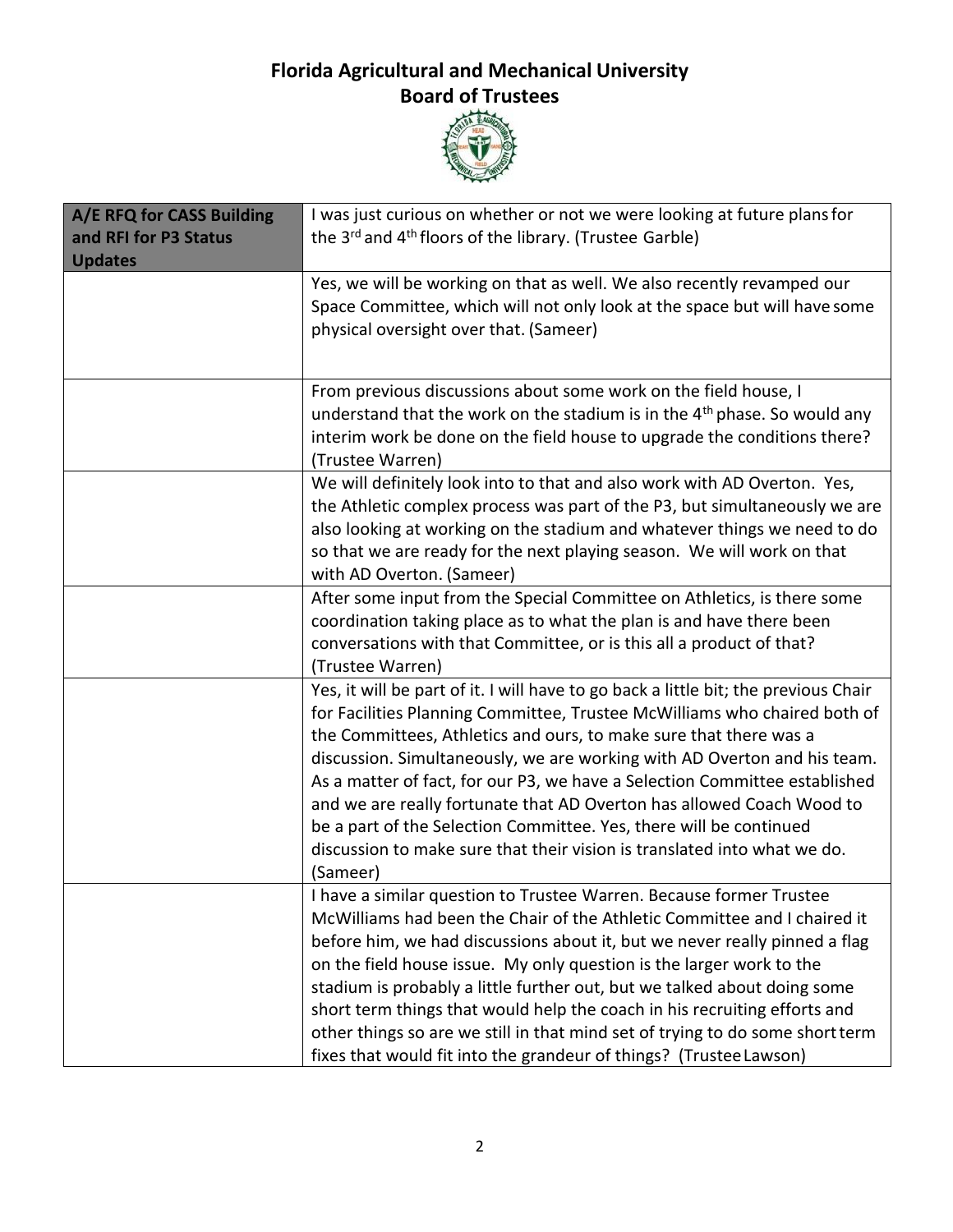

| Yes, and I will reach out to AD Overton to make sure that we are moving in<br>that direction and that we have an interim plan and don't have to wait for                                                                                                                                                                                                                                                                                                                                                                                                                                                                                                               |
|------------------------------------------------------------------------------------------------------------------------------------------------------------------------------------------------------------------------------------------------------------------------------------------------------------------------------------------------------------------------------------------------------------------------------------------------------------------------------------------------------------------------------------------------------------------------------------------------------------------------------------------------------------------------|
| three years until the overall P3 project comes along. (Sameer)                                                                                                                                                                                                                                                                                                                                                                                                                                                                                                                                                                                                         |
| So, with our Committee, we would like to get an update from you not<br>here, but just a timeline around when you would do some of those short<br>term cosmetics things that would tie into the bigger picture. One of the<br>things that we won't touch on here, but maybe tomorrow is the overall<br>condition of Athletics and where we stand and some of the challenges that<br>we have concerning the field house. Also, we discussed trying to raise<br>money separately. I like the fact that it fits into your bigger plan. (Trustee<br>Lawson)                                                                                                                 |
| Yes, absolutely. (Sameer)                                                                                                                                                                                                                                                                                                                                                                                                                                                                                                                                                                                                                                              |
| What is the feedback that you are getting on the P3 in terms of interest of<br>firms and their willingness to submit or participate? (Trustee Woody)                                                                                                                                                                                                                                                                                                                                                                                                                                                                                                                   |
| We had a forum that was done last month, November, and was very well<br>attended. We really appreciate the Vice Presidents who attended, Vice<br>President Miller and Provost, and most importantly AD Overton, who came<br>and shared their vision. It really got everyone excited. We got a great<br>response. I was telling my team that if we get 5 to 7 we are in good shape,<br>but we ended up getting 13 responses. Most of them are for all phases of<br>the project and we are really excited. This along with the establishment of<br>the Selection Committee enables us to start looking at the details.<br>(Sameer)                                       |
| I would like to provide to the other Trustees a clearer understanding about<br>this whole concept of the P3 Private Partnership. Obviously, this is a new<br>thing for us. It is actually a relatively new thing clearly in the state, but also<br>in the country. This is where we have a private party who is putting up the<br>capital and has capital at risk around these projects which creates another<br>level for us as an institution to pull around these sorts of facility issues and<br>so, 1) it's nice to know that we have an interest and; 2) we need to make<br>sure that we pay close attention to get this done and done right. (Trustee<br>Woody) |
| Yes, absolutely. (Sameer)                                                                                                                                                                                                                                                                                                                                                                                                                                                                                                                                                                                                                                              |
| I just had a comment. I noticed that at the last BOG meeting, it was<br>actually one of the Trustees that presented the P3 project and perhaps,<br>we, the Board, into accepting that project. I think it behooves us that if<br>this is something that we want to take seriously and really feel that this is<br>internal to the future of the institution, that one of us or a few of us                                                                                                                                                                                                                                                                             |
| really learn and invest in spending some time in figuring out what this is                                                                                                                                                                                                                                                                                                                                                                                                                                                                                                                                                                                             |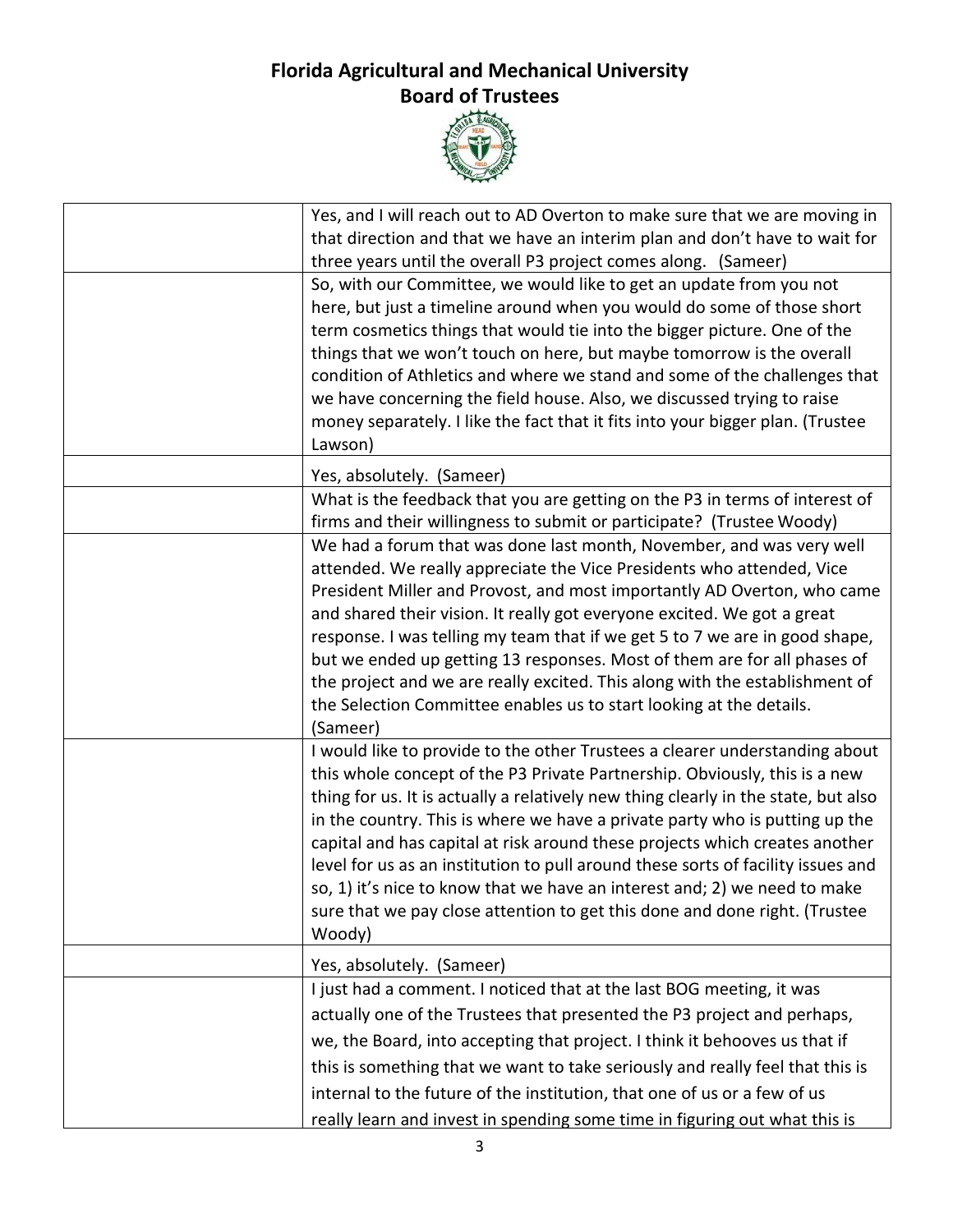

|                                  | Included. We need to become pretty well versed on how this moves             |
|----------------------------------|------------------------------------------------------------------------------|
|                                  | forward because I know there have been a lot of concerns by different        |
|                                  | stakeholders as to how this works in different messaging going forward so    |
|                                  | I think that if this is something that we are serious about, that we need to |
|                                  | think about who is going to be the point of contact and shepherd and         |
|                                  | champion this moving forward. (Trustee Washington)                           |
|                                  |                                                                              |
|                                  | I agree with everything Trustee Washington just shared. I think it also      |
|                                  | goes to the fact that it is important that the Board of Trustee members      |
|                                  | have the opportunity to attend the Board of Governors meetings               |
|                                  | because clearly this private public partnership is the way to go if we are   |
|                                  | going to have the support from the BOG that we need for future               |
|                                  | projects as well. (Trustee Grable)                                           |
| <b>Construction Project and</b>  | No discussion or comments were made pertaining to the Construction           |
| <b>Crestview Signage Updates</b> | Project and Crestview Signage updates.                                       |
|                                  | So if there are no other questions or comments, this Committee meeting is    |
|                                  | adjourned. (Trustee White)                                                   |

There was no further business. The meeting adjourned at 2:00 p.m.

Karl White Committee Chairman

Transcribed by: Cynthia F. Russell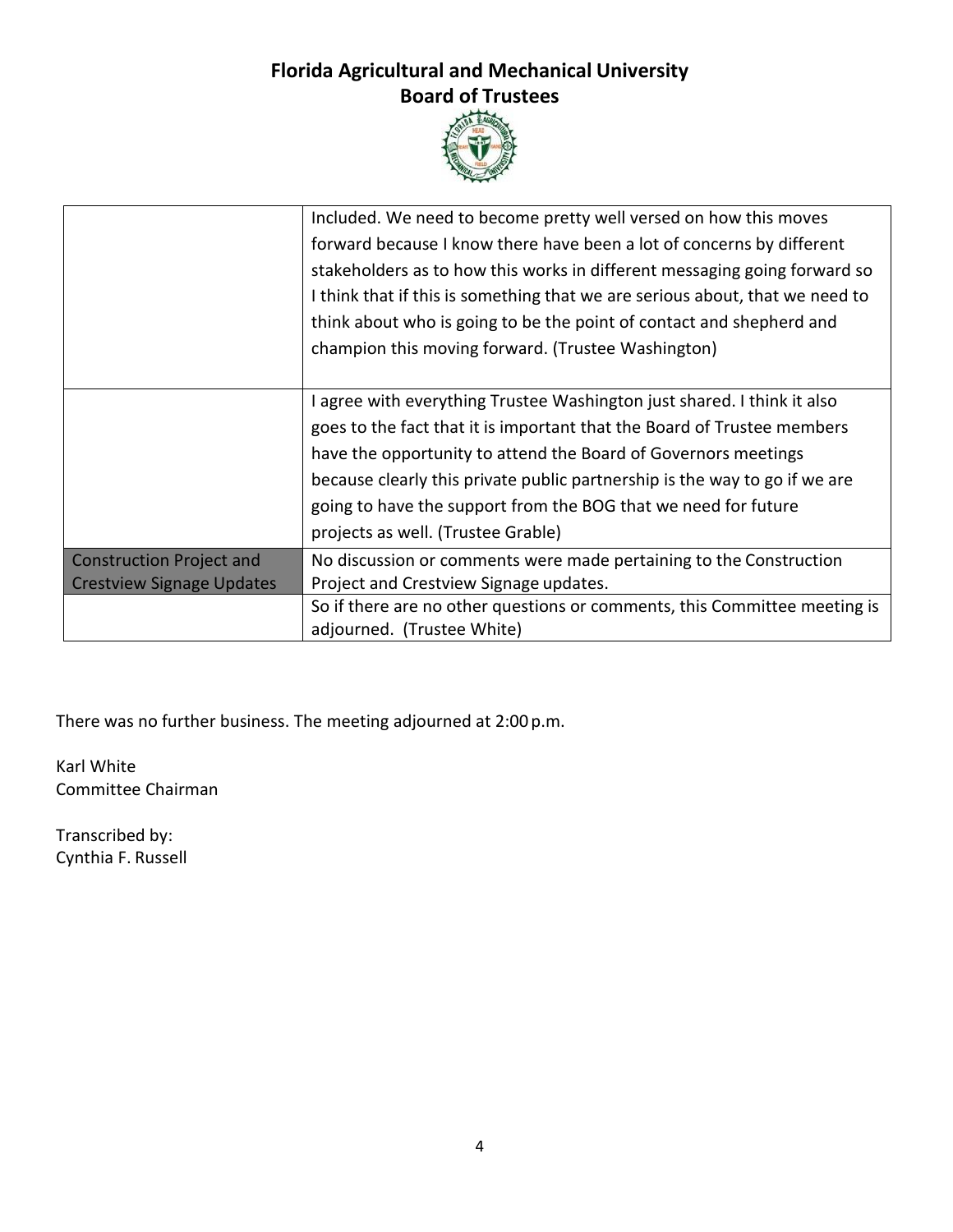

# **Facilities Planning Committee Wednesday, February 10, 2016 Agenda Item: IV**

**Subject:** DOE Capital Financing preliminary application

### **Summary:**

Recognizing the prominent role of Historically Black Colleges and Universities in American history, the U.S. Department of Education's Capital Financing Program addresses a widespread need of HBCUs for capital improvements and their general lack of access to traditional funding sources. This unique program:

- Finances important capital projects at the lowest cost of borrowing available in today's challenging credit environment.
- Guarantees repayment of debt principal through the U.S. Department of Education, with no fee.
- Grants loans typically ranging from \$10 to \$20 million, but may be larger.

Rice Financial Products Company has been selected to serve as the Designated Bonding Authority for the U. S. Department of Education's Historically Black College and University (HBCU) Capital Financing Program.

Participation in this program is a multi‐step process. The first step is the submission of a preliminary application that provides the agency with information about the applicant's financial condition and a brief description of the kinds of projects it wants to finance with the proceeds of the HBCU financing. The DOE uses this information to determine if the project is creditworthy and meets the program's eligibility requirements. If the agency determines that these requirements are satisfied, the applicant is permitted to submit a full application.

The preliminary application provides University contact information, enrollment and financial data, summary of the existing borrowings tobe considered for refinancing, and descriptions of the proposed HBCU loan borrowings to address University priority projects.

The preliminary application was submitted on January 20, 2016. It includes a request to borrow \$49.2M for refinancing of existing debt. The interest rates on the existing debt ranges between 4.6% to 5.1% and includes 2010 Series A for \$12.6M, 2012 Series A for \$27.3M eligible bonds, and 2012 Series B for \$9.3M.

In addition to including a request to borrow funds to the refinance above-mentioned bonds, the preliminary application also includes a request to borrow HBCU funds totaling approximately \$20.3M to address the following needs:

## 1. **Refurbish existing student laboratory space**

FAMU's teaching laboratory space critically needs updating to better support our mission of producing STEM graduates and providing foundational education for our engineering students. The needs are across our Science & Technology curriculum, and include: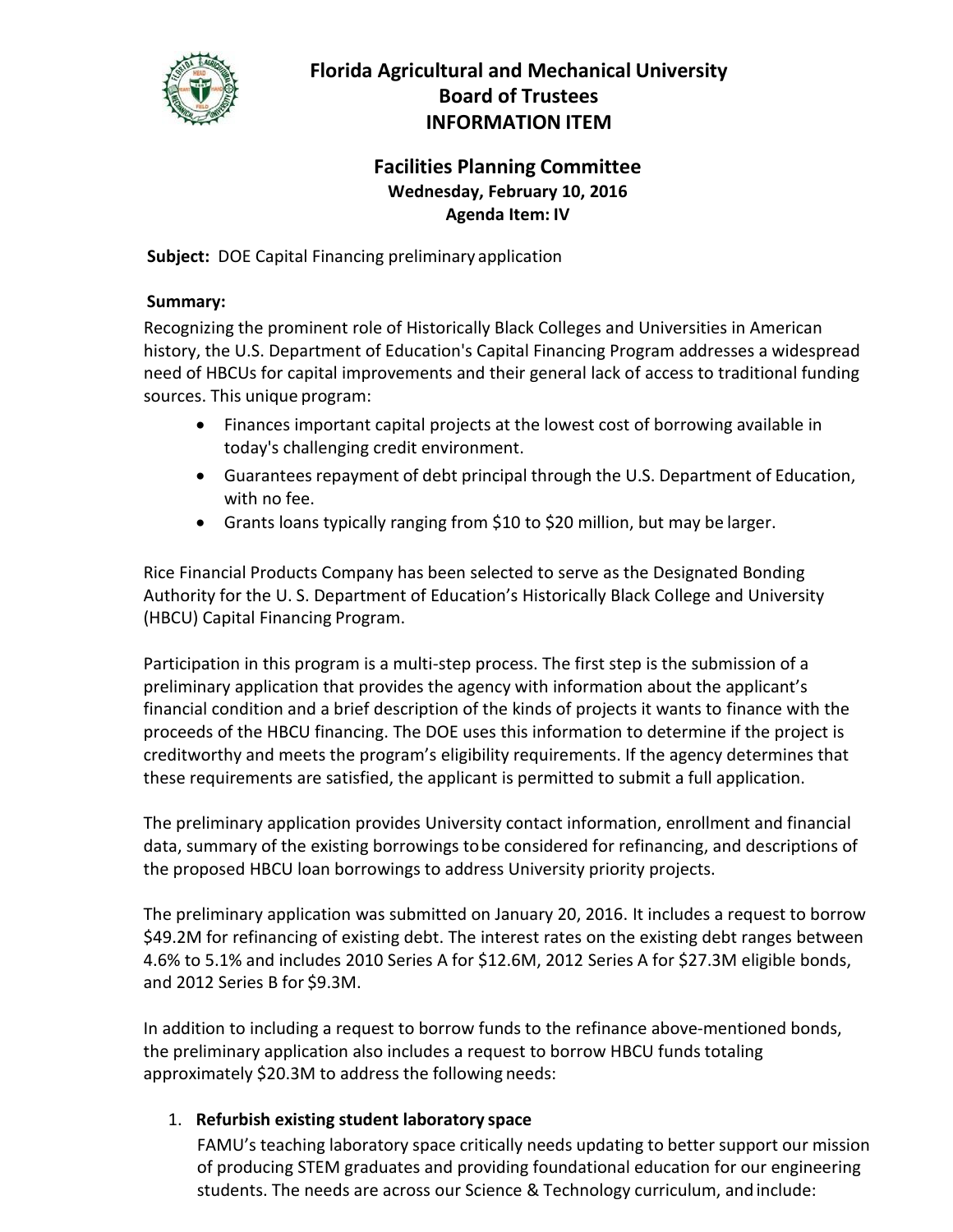

- Biology, 5 labs (anatomy, ecology, microbiology, general biology)
- Computer Information Systems, 6 labs and collaborative learning spaces (mobile computing, security, software engineering)
- Physics, 2 labs (undergraduate and advanced graduate teaching labs)
- Chemistry, 2 labs (general and organic chemistry)
- Math 1 lab (undergraduate teaching lab) Estimated Cost: \$7.7M and Project Duration of approximately 18months.
- 2. **Create labs to support advanced scientific research and interdisciplinary research**

FAMU has need to expand and update its laboratories that support faculty innovation and research, particularly in the basic sciences and leveraging the connections between agriculture, biological, chemical and pharmaceutical science. The needs for new laboratory space include:

- $\bullet$  Biology, 2 labs
- CIS, 6 labs
- Chemistry, 6 labs
- Math, 1 lab Estimated Cost: \$7.1M and Project Duration of approximately 18months.

## 3. **Multidisciplinary Health Sciences SimulationLaboratory and Community Outreach Center & Health Mall**

The use of clinical simulation equipment is now considered one of the most effective ways to engage today's health professions students in the learning process, keeping students actively involved in learning by providing realistic opportunities for them to apply knowledge learned from the didactic settings to the clinical settings, thus "making learning real." A Multidisciplinary Health Sciences Simulation Laboratory would significantly benefit the development of the health professions programs and the health professions students at Florida A&M University including nursing, cardiopulmonary science, pharmacy; rehabilitation disciplines such as physical and occupational therapy; and, the management disciplines of health administration and health informatics, by allowing practitioners who will work together to learn together. A well‐designed Multidisciplinary Laboratory will consist of multiple open‐spaced rooms that replicate various healthcare settings.

A Community Outreach Center would allow community members – neighbors, friends, and colleagues primarily from the south side of the city  $-$  to have an identified site for cultural, social, or political events and to engage in learning and leisure activities andfor faculty and to have opportunities to provide continuing education classes and experiences to members of the community while engaging in their own personal and professional development. FAMU's extensive contacts with health providers also would provide the opportunity to develop satellite locations for the provision of health services,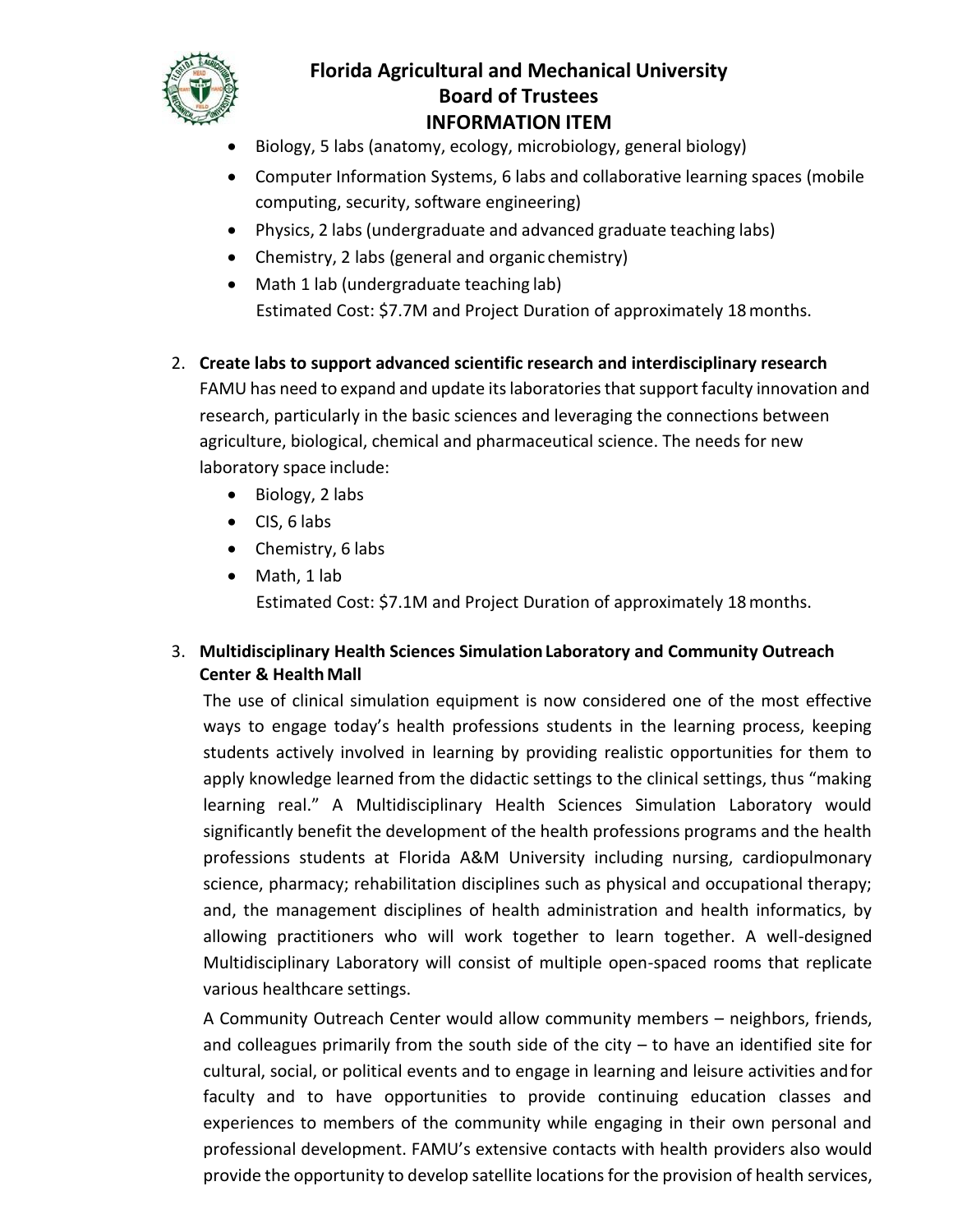

also providing additional clinical and service learning settings for students from a wide array of disciplines.

Estimated project cost for both items 3 & 4 is \$5.5M and project duration of approximately 24 months.

Approval of the FAMU Board of Trustees and the Board of Governors, pursuant to 1010.62 of the Florida Statutes, is required before the University can incur any debt for refinancing or funding capital outlay projects.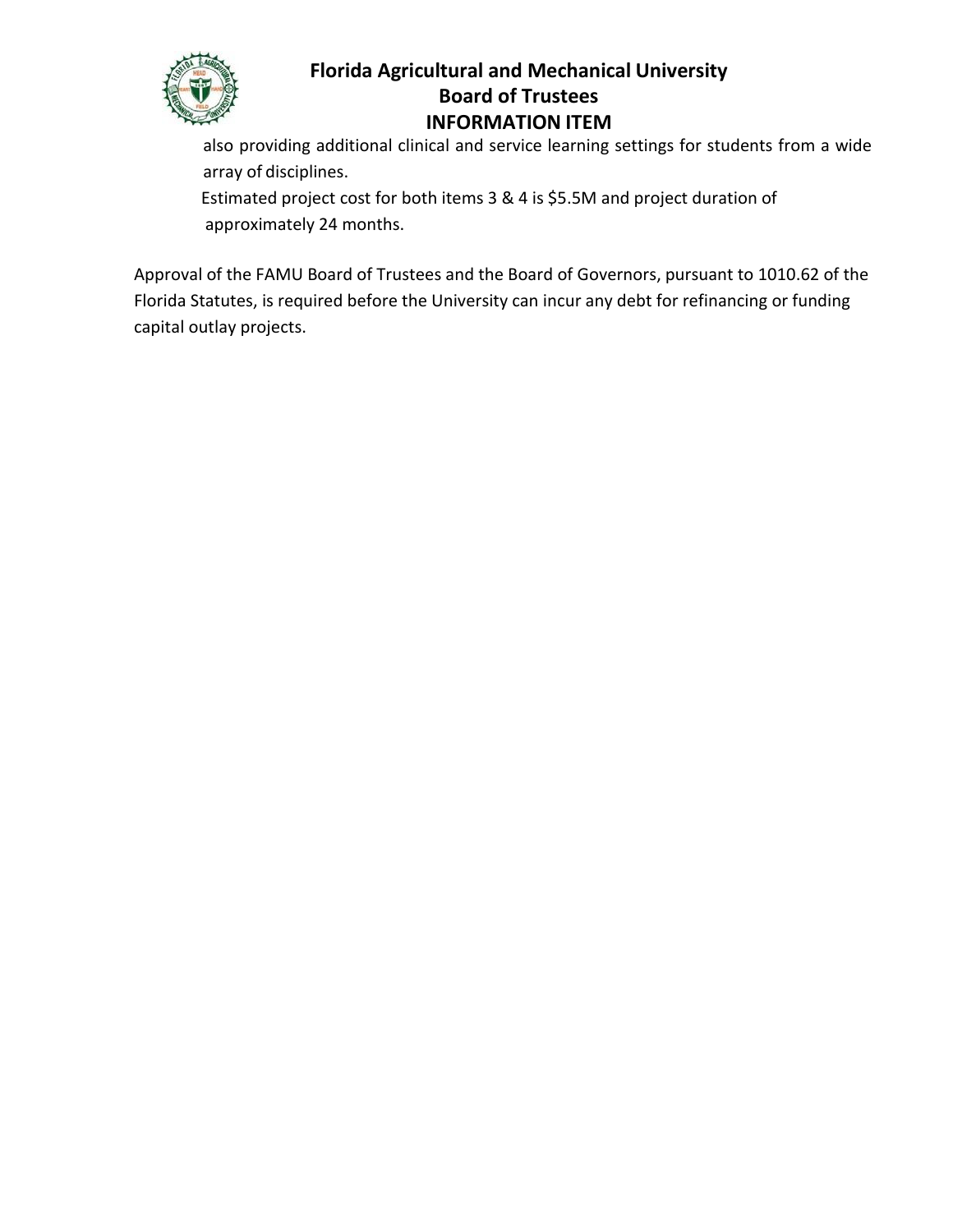

## **Facilities Planning Committee February 10, 2016 Agenda Item: V**

**Subject:** Public Private Partnership update.

#### **Summary:**

FAMU envisions a transformational development to serve as a catalyst project along the Monroe-Adams Corridor and the "main street" of campus to resolve critical housing issues, aesthetic concerns, and simultaneously create a viable marketplace that could promote the long-term sustainability of the University.

FAMU seeks to effectively and efficiently balance the selective reconstruction, renovation, historic preservation and repair of existing spaces with the addition of new facilities necessary to accommodate the growing and new needs of our students. This means we will be committed to preserving the look, feel, and historic nature of the area and the exterior facade, because we are a historic district, yet we will enhance and update the facilities to accommodate a 21st-century living-learning environment that will allow our students to flourish. FAMU has one of the most beautiful campuses in the nation, and we want to ensure that we do not disrupt that beauty, but enhance it from the inside out.

FAMU envisions this phased development project to include the following:

Phase 1: Development of a modern **Center for Access and Student Services (CASS) complex**.

Phase 2: Development of up to 1,400-beds of on-campus student **housing, dining facilities, student health facilities, parking garage, and administrative and retailspace.**

Phase 3: Acquisition of land along the "main street" corridor and the construction of nearly 50,000 GSF of **mixed use space**

Phase 4: Construction of **Athletic Facility**, including up to a 35,000 seat football stadium, a Student Health Services Center, up to 300 additional parking spaces, a hotel, and a retail complex

FAMU wanted to gauge the market interest and so a request for qualifications(RFQ) qualifications was posted. We received qualifications from 13 firms expressing their interests for one or all of the phases of the project. 12 of these 13 firms were short-listed and notified on January 21, 2016.

The following matrix shows the names of the firms that submitted qualifications and the phases they expressed interest in: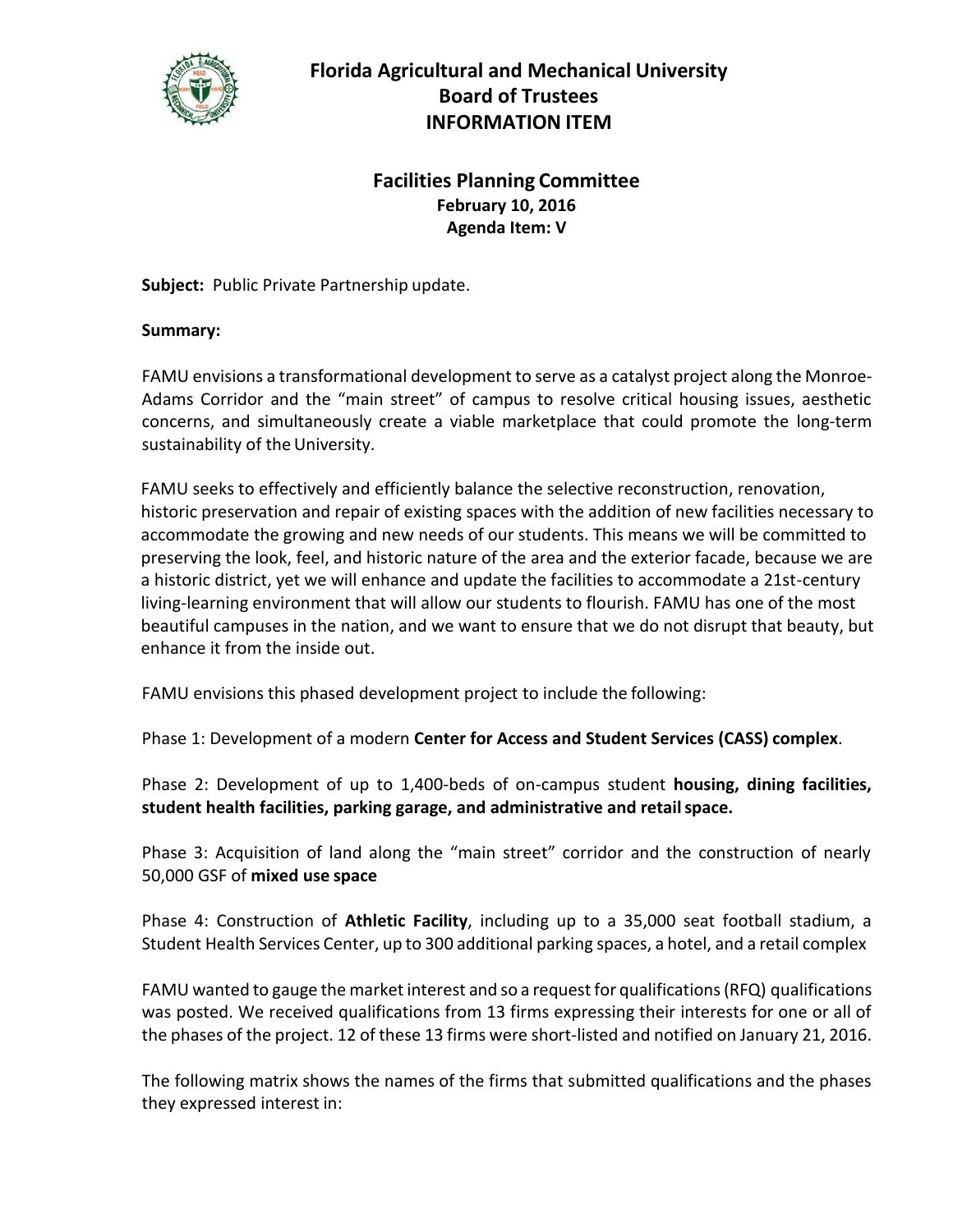

| Names of Firms                                           | Phase       | Phase 2        | Phase  | Phase 4           |
|----------------------------------------------------------|-------------|----------------|--------|-------------------|
|                                                          | 1           | <b>Housing</b> | 3      | <b>Athletic</b>   |
|                                                          | <b>CASS</b> |                | Mixed- | <b>Facilities</b> |
|                                                          |             |                | Use    |                   |
| <b>American Campus Communities</b><br>1.                 |             | X              |        |                   |
| 2.<br><b>Construct Two Group</b>                         | X           | X              | X      | X                 |
| 3.<br>Corvias Campus Living, LLC                         | X           | X              |        |                   |
| Grigsby & Associates + Rosser International<br>4.        | X           | X              | X      | X                 |
| HAAD/ARCADD, Inc.<br>5.                                  | X           | X              | X      | X                 |
| <b>Hunt Building Company</b><br>6.                       |             | X              | X      | Χ                 |
| J Kokolakis Contracting (JKC) + One Day Came, Inc.<br>7. | X           |                |        |                   |
| (ODC)                                                    |             |                |        |                   |
| 8.<br>Jacob Development + PSA Construction               | X           | X              | X      | X                 |
| LJM Holdings, LLC<br>9.                                  | X           | X              | X      | x                 |
| <b>10. RISE</b>                                          | X           | X              |        | X                 |
| 11. Servitas                                             | X           | X              | X      | X                 |
| 12. University Student Living                            | X           | X              | X      | X                 |
| 13. Urban America Development Associates                 | x           | X              | X      | x                 |

Currently we are completing the market study and business plan for various phases of this project. In March 2016 we plan to issue the 12 short-listed firms an official Invitation to Negotiate (ITN).

| RFQ process steps and timeline                                                    |                          |
|-----------------------------------------------------------------------------------|--------------------------|
| Issued RFQ to prospective developers                                              | October 8, 2015          |
| Questions from Respondents due                                                    | October 16, 2015         |
| Responses from FAMU due                                                           | October 30, 2015         |
| Pre-proposal walk through and forum                                               | November 16, 2015        |
| Proposals due date                                                                | December 1, 2015         |
| Developers short-listed                                                           | January 2016             |
| P3 next steps and timeline                                                        |                          |
| Market study and business plan                                                    | January - February 2016  |
| <b>Invitation To Negotiate Process</b>                                            | March 2016 - April 2016  |
| Selection of Preferred Developer                                                  | June 2016                |
| Closing (ground lease negotiations, developer's due diligence) June - August 2016 |                          |
| <b>FAMU Facilities Committee Approval</b>                                         | August 2016              |
| <b>FAMU Board Approval</b>                                                        | September 2016           |
| <b>BOG</b> approval                                                               | November 2016            |
| Development Design                                                                | November 2016 - May 2017 |
| <b>CASS Building opening</b>                                                      | <b>Fall 2018</b>         |
| Housing development                                                               | <b>Fall 2019</b>         |
| Athletic and mixed use development                                                | <b>Fall 2020</b>         |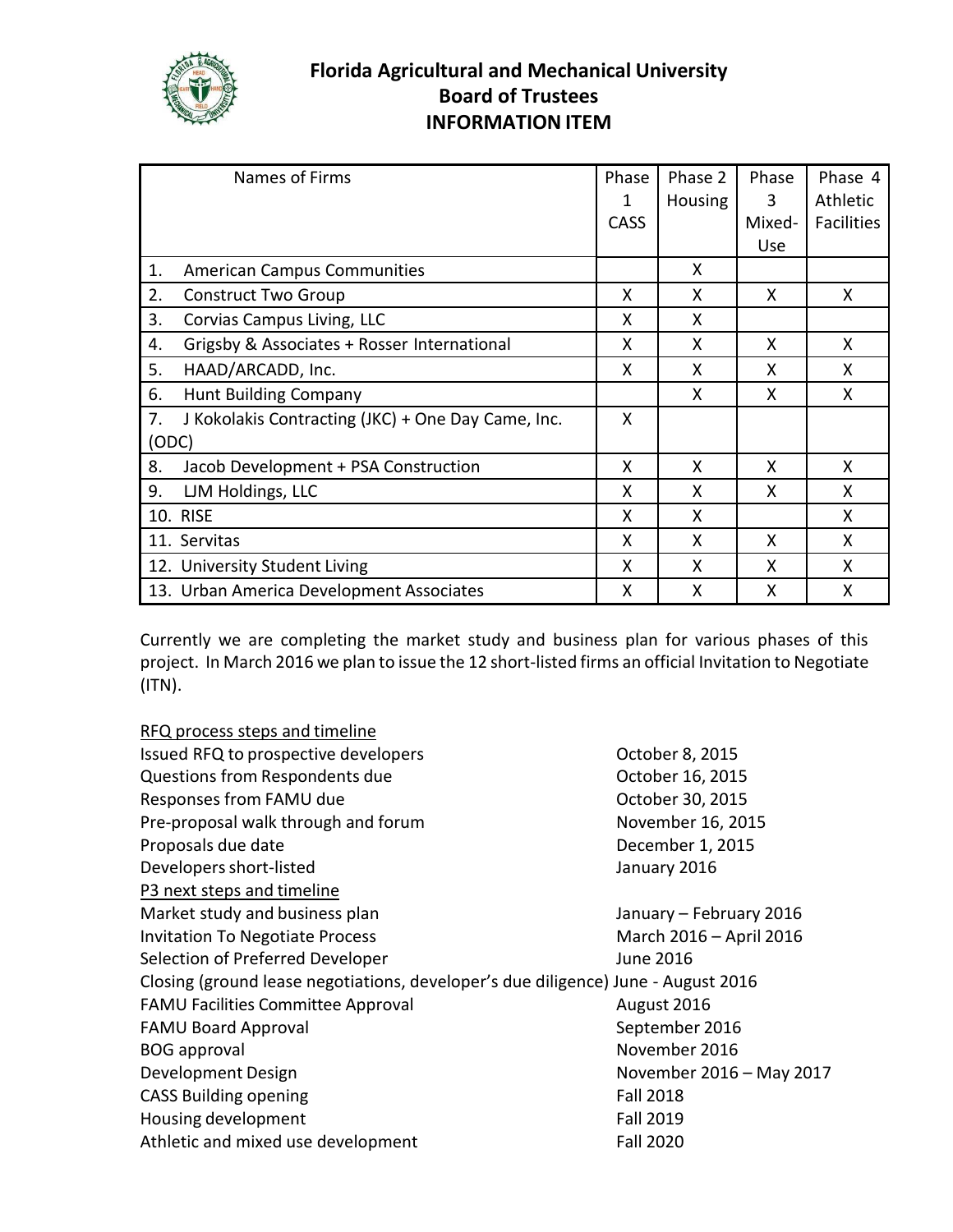

# **Facilities Planning Committee Wednesday, February 10, 2016 Agenda Item: VI**

## **Subject: Procurement of Continuing Service Agreements Summary:**

The goal was to select Three (3) companies from each Category (Architects, Civil, and Construction Management).

Per the  $287.055(2)(g)$  Florida Statutes:

(2)(g): A "continuing contract" is a contract for professional services entered into in accordance with all the procedures of this act between an agency and a firm whereby the firm provides professional services to the agency for projects in which the estimated construction cost of each individual project under the contract does not exceed \$2 million, for study activity if the fee for professional services for each individual study under the contract does not exceed \$200,000, or for work of a specified nature as outlined in the contract required by the agency, with the contract being for a fixed term or with no time limitation except that the contract must provide a termination clause. Firms providing professional services under continuing contracts shall not be required to bid against one another.

The term of this Agreement is for an initial period of one year. Owner shall have the option to renew this Agreement upon written notice for one (1) additional year at a time up to a total of two (2) additional years.

Process for Procurement:

- 1. The RFQ was posted September 14, 2015 and closed on October 14,2015.
- 2. We established a selection committee consisting of 5 membersto evaluate the responses and make recommendation, based on the pre‐established selection criteria of
	- a) Past Performance:
	- b) Experience and Ability
	- c) Design Ability
	- d) Minority Business Enterprise (MBE) Credit
	- e) Work in Progress Per Person
	- f) SUS Work Per Person fee
	- g) Distance from Project

A) Architectural: Out of Nine (9) Architectural Firms who submitted, Five (5) Firms were shortlisted for Final Presentation/Evaluation.

B) Civil Engineering: Out of Four (4) Civil Engineering Firms who submitted, Four (4) Firms were shortlisted for FinalPresentation/Evaluation.

C) Construction Management: Out of Ten (10) Construction Management Firms who submitted, Five (5) Firms were shortlisted for Final Presentation/Evaluation